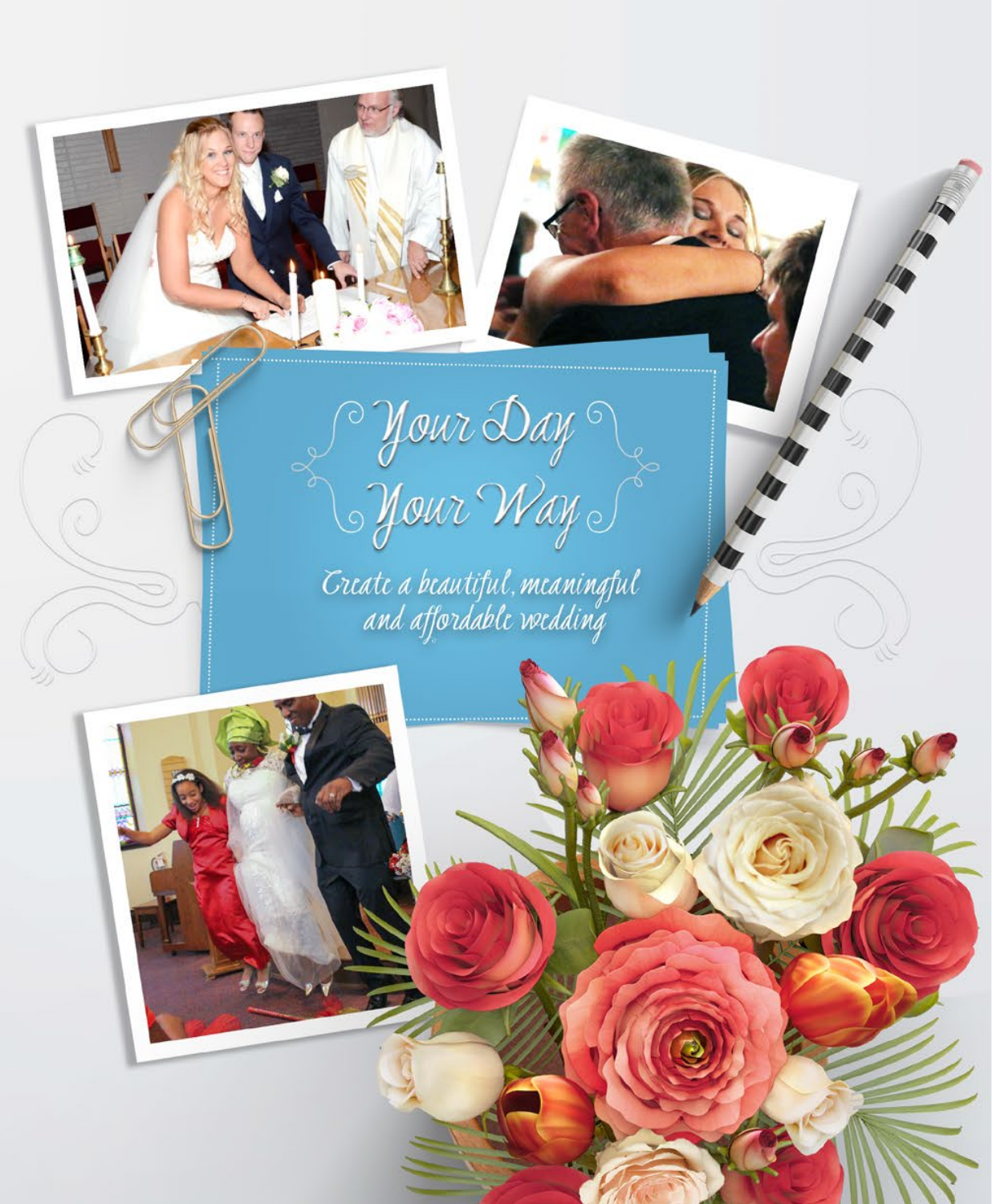







Everything you never<br>expected to find in a church







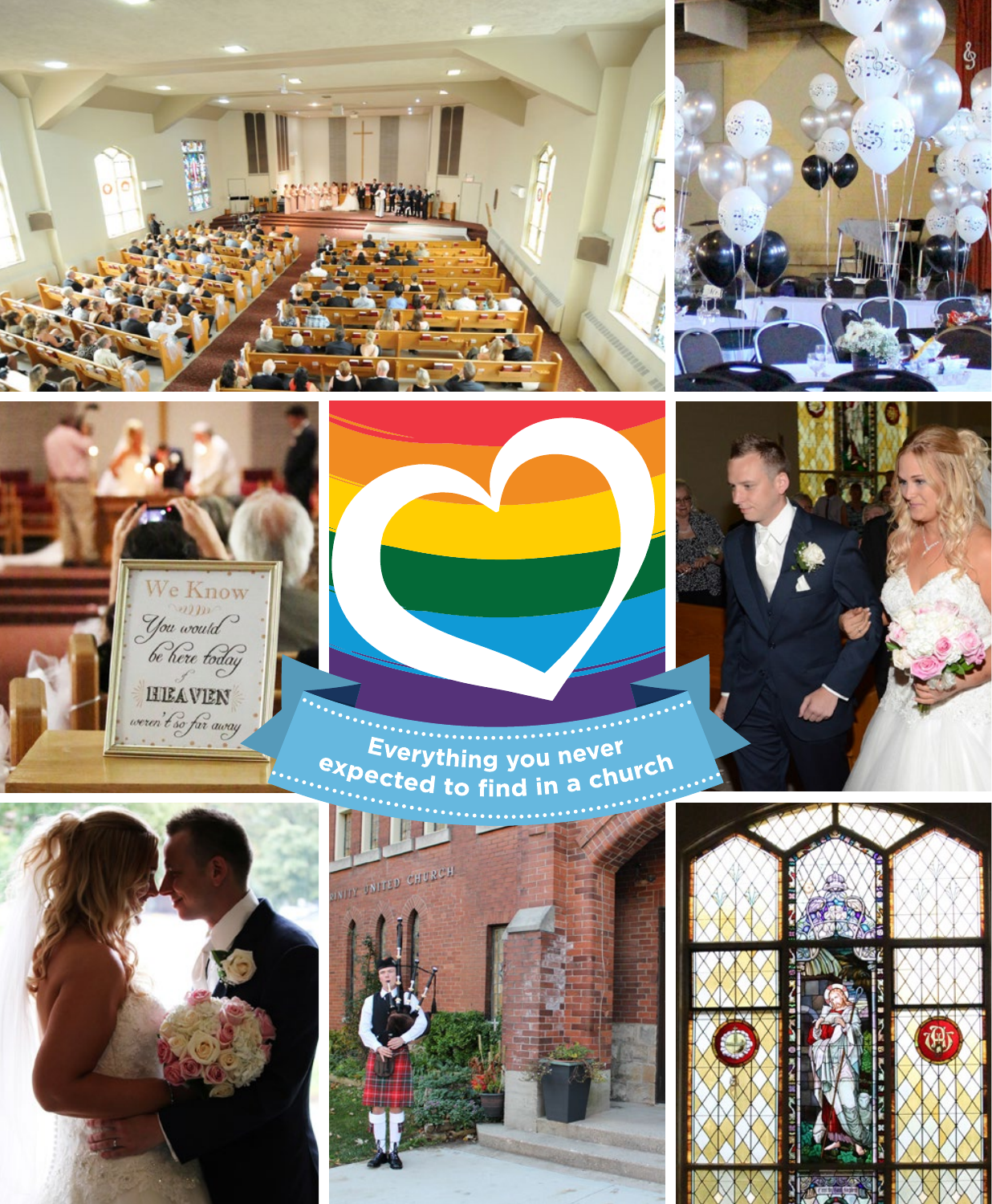& Wedding Ceremonies

Trinity United Church Community Centre is dedicated to supporting people of all ages, backgrounds and beliefs with meaningful ceremonies to acknowledge the important transitions in their life journeys. Our leaders include Atheists, Wiccans, Spiritualists and Christians. We are gay and transgendered supportive.

Both within our beautiful facility or at your chosen wedding site, our wedding officiants and ministers will help you and your partner construct a service that reflects your tastes and spiritual styles. You may have a service of your own in mind, but most couples enjoy our Wedding Construction Kit that is filled with options for each part of a ceremony, including 'sand ceremonies' and the 'broom jumping ceremony' for those from an African heritage.

Whether you want a ceremony that has no God language or you desire your wedding to be a profound moment of worship or something in-between, our role is to assist you in creating a meaningful experience you will treasure for a lifetime.

The fee for ceremonies provided outside of our facility is \$300. The fee for ceremonies in our attractive, recently renovated sanctuary is \$600 and includes a rehearsal and a play list or organist for the wedding.

We have other professional musicians available to work with you to provide the ambiance you have dreamed of for your special ceremony, reception or both. Whether you want a soloist or a full band, we can accommodate you at a very reasonable cost.

Our Junior Hall is also available at no cost for a get together after your rehearsal if you wish.

 $\stackrel{\scriptscriptstyle <}{\ll}$  A Gift to Tnvest in Your Happiness  $\stackrel{\scriptscriptstyle <}{\ll}$ 

Because we are motivated by kindness and not profit, we want to gift you with the best support possible as you enter the new adventure of marriage.

Every couple receives from Trinity the gift of a free Relationship Enhancement Workshop with a therapist who is a marriage specialist, a \$150 value. This optional, two Saturday workshop respects the privacy of couples as it is not based on group sharing. An engaging presentation based on scientific research affirms your strengths as a couple. It highlights key actions you can take to invest in a long, happy life together. Feedback from couples who attend is extremely positive.

........